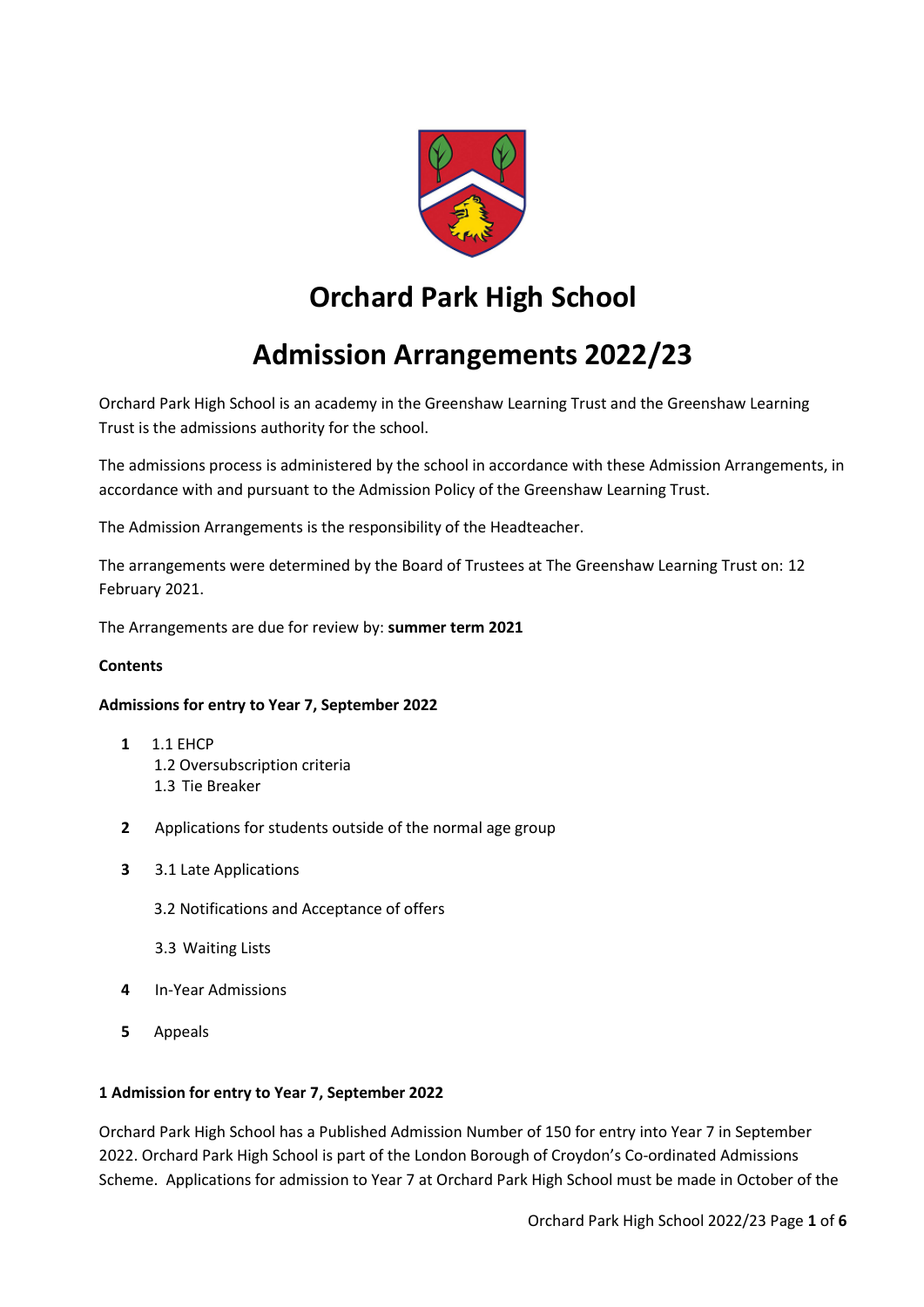year before admission for a place in Year 7, to the child's Home Local Authority on their Common Application Form, naming Orchard Park High School as a preference on the form.

The Common Application Form (CAF) must be submitted to the child's Home Local Authority no later than 31October.

Applications must be made by the Parent. Parent refers to the person with 'parental responsibility' for the child or the child's designated carer. Where the applicant is not the natural birth parent this should be indicated on the application form.

## **1.1 EHCP**

Students with an Education Health Care Plan that names the school will be allocated a place before other applicants are considered.

In this way, the number of places offered, as set out below will be reduced by the number of children with an EHCP that has named the school.

## **1.2 Oversubscription criteria**

If the school receives more applications than there are places available, the following criteria will be applied;

## **Priority 1: Looked After Children**

Priority for Looked After Children or children who were Previously Looked After.

A 'looked after child' or a child who was previously looked after but immediately after being looked after became subject to an adoption, child arrangements, or special guardianship order including those who appear to the admission authority to have been in state care outside of England and ceased to be in state care as a result of being adopted.

A looked after child is a child who is;

(a) in the care of a local authority, or

(b) being provided with accommodation by a local authority in the exercise of their social services functions (see the definition in Section 22(1) of the Children Act 1989).

## **Priority 2: Exceptional Medical/Social Need**

Priority for students who have an exceptional social and/or medical need.

Students who have either medical or social grounds for admission to this school. This evidence must set out the particular reason why the student should attend this school rather than any other, and show that this is the only suitable school to meet their stated needs, why no other local school could meet those needs and what the difficulties would be if the child had to attend any other local school.

Parents should complete the Trust's Social and Medical Form (in addition to the CAF), which can be found on the school's website [www.orchardparkhigh.co.uk](http://www.orchardparkhigh.co.uk/) The Social and Medical Form must be supported by relevant written evidence on letter headed paper from a Doctor, Social Worker or Attendance/Welfare Officer, and will be assessed by the Greenshaw Learning Trust's Admissions Committee against the criteria.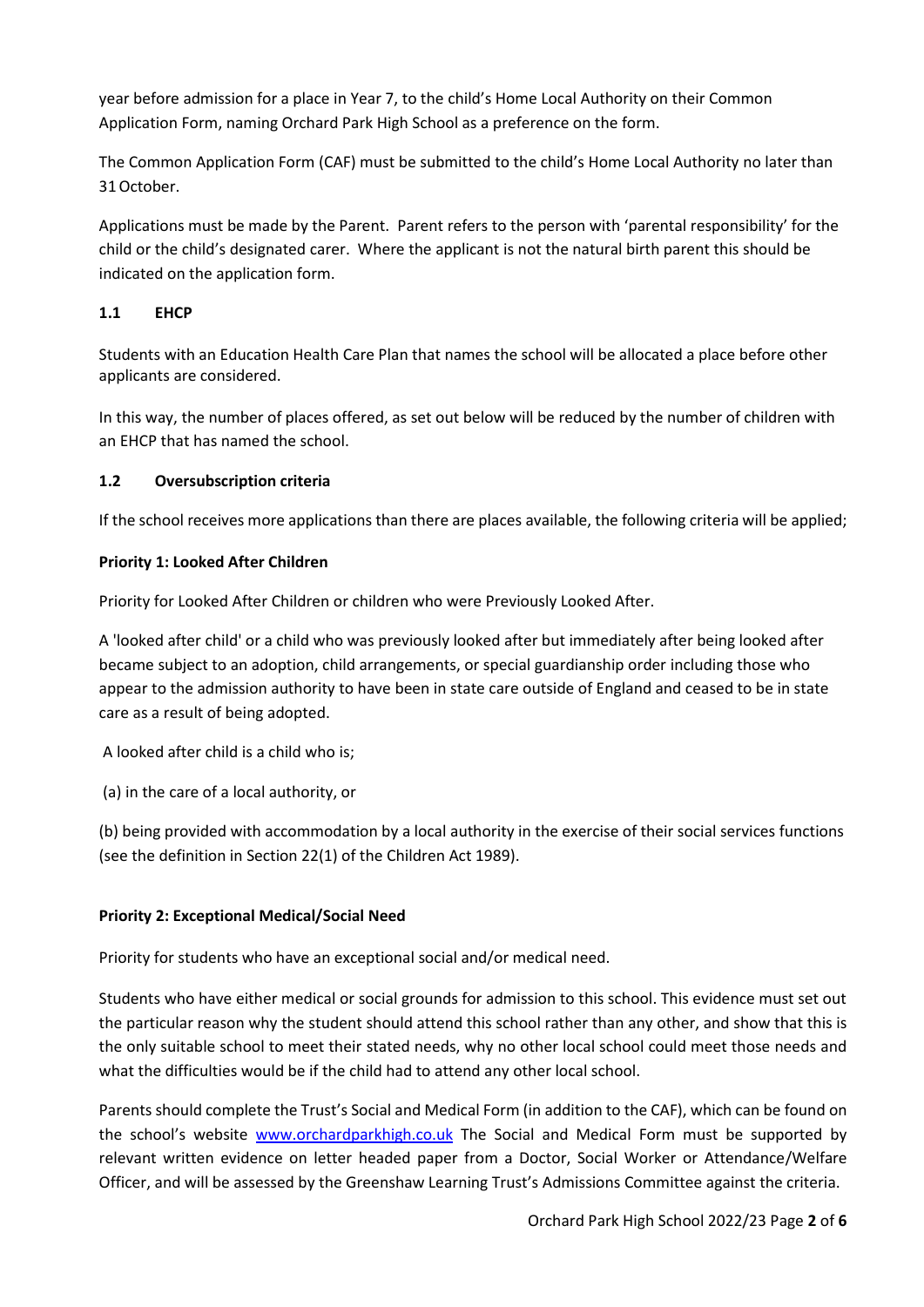**The Trust's Social and Medical Form must be submitted directly to the Greenshaw Learning Trust no later than 31 October 2021 via email to [s.m@greenshawlearningtrust.co.uk](mailto:s.m@greenshawlearningtrust.co.uk) or posted to, Head of Admissions, Greenshaw Learning Trust, Grennell Road, Sutton, SM1 3DY.**

## **The CAF must be submitted directly to the child's Home Local Authority no later than 31October 2021.**

Evidence submitted after the closing date will not be considered. Only in exceptional circumstances the Trust may apply discretion to consider evidence submitted after the closing date. It is therefore important that all relevant evidence is submitted at the time of application and should be submitted before the closing date to ensure full consideration.

Applications will be assessed against the evidence and determined by a Committee of the Board of Trustees established for this purpose, with the advice of the Headteacher and the Greenshaw Learning Trust Head of Admissions.

## **Priority 3: Children of members of staff**

Priority for children of members of staff of the school.

Where;

- The member of staff has been employed at Orchard Park High School for two or more consecutive years at the time at which the application for admission to the school is made; or
- The member of staff has been recruited to fill a vacant post for which there is a demonstrable skill shortage

#### **Priority 4: Siblings**

Priority for students who will have a sibling at the school at the time of admission.

Sibling refers to brother or sister, half brother or sister, adopted brother or sister, foster brother or sister, step brother or sister, or the child of the parent's partner, as well as children who are brought together as a family by a same-sex civil partnership. In every case, the child must be living in the same family unit at the same address, Monday to Friday, at the time of the application.

Where a parent applies for entry into the same year group for more than one child and it is not possible to offer a place to all of them, the names of the children who were unsuccessful will be added to the waiting list in accordance with the published admission criteria, in the same way as for other children.

### **Priority 5: Distance**

Any remaining places will be offered based on proximity of the child's home address to the school. Distances will be measured in a straight line using the computerised system as specified by Croydon Council.

The address on the application must be the child's permanent place of residence. The address will normally be the parents' address. It should not be a business or carer's/childminder's address. It should also not be a relative's address unless the child lives at that address as their normal place of residence. Parents must not use a temporarily rented address to secure a school place for their child if they still possess or rent a property previously used as a home address. Nor will a temporary address be accepted if we believe that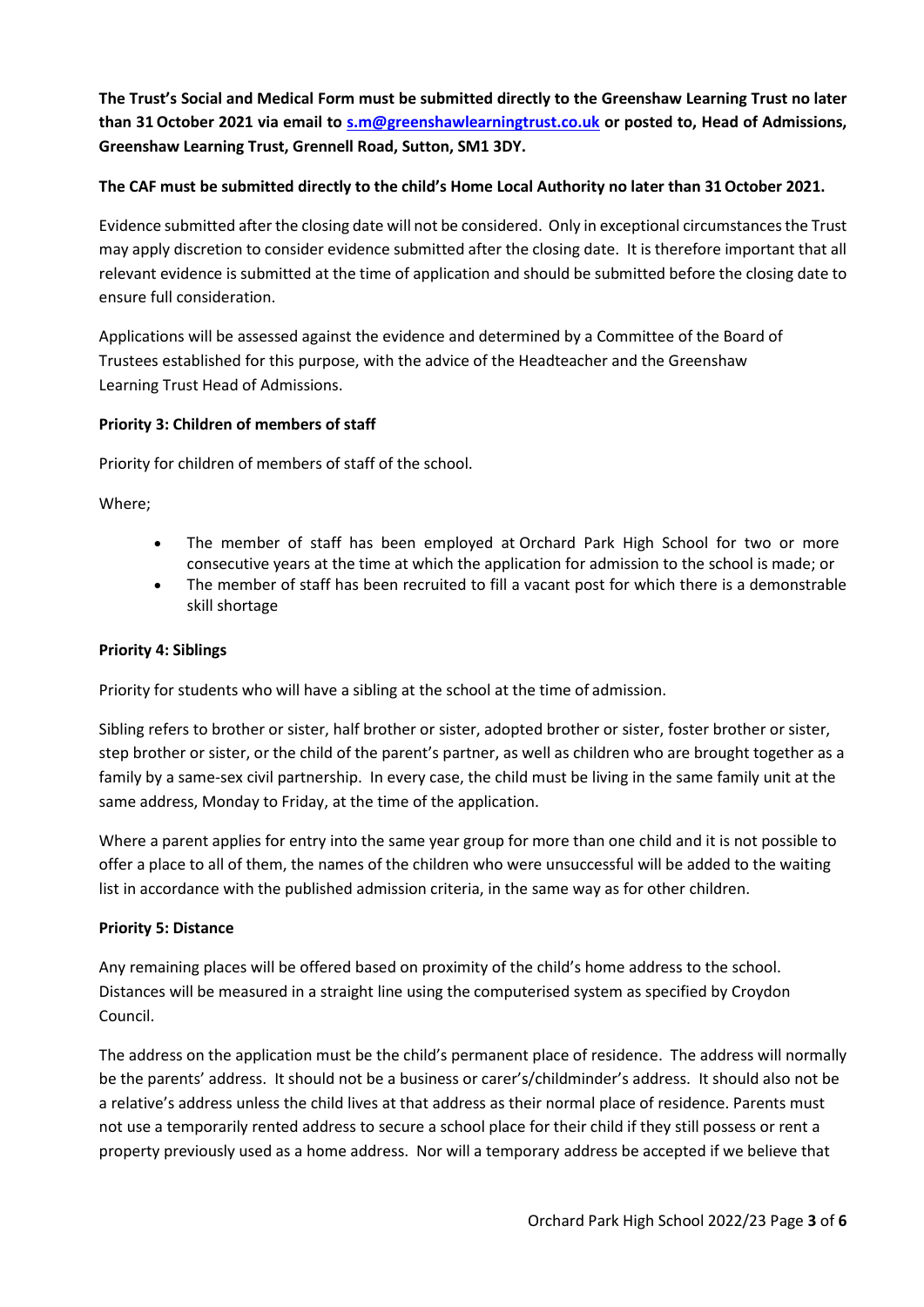the temporary address is being used solely for the purpose of obtaining a school place when an alternative address is still available to that child.

Where a child lives with parents with shared parental responsibility, each for part of a week, the address where the child lives is determined using a joint declaration from the parents stating the pattern of residence. If a child's residence is split equally between both parents, then parents will be asked to determine which residential address should be used for the purpose of admission to school.

If no joint declaration is received by the closing date for applications, then if the residence is not split equally between both parents the home address will be determined to be the address where the child spends the majority of the school week; if residence is split equally between both parents the home address will be determined to be the address where the child is registered with the doctor. However, all evidence will be taken into account.

All school admission applications for school places are subject to address checks to ensure school places are allocated fairly and in accordance with published admission arrangements. These checks will be conducted by the home Local Authority. Where a fraudulent address or an address of convenience are found to have been used, the application and any subsequent offer may be withdrawn.

Applicants living outside of England may only submit an application if they have a linked address within the Local Authority area, and documentary evidence must be supplied to show they will return to the address prior to the September of the year of entry; this address must not be an address of convenience.

For families of service personnel with a confirmed posting to the area, or crown servants returning from overseas to live in the area, who do not currently live in the area, a Unit postal address or quartering area address will be used as the home address, provided that the application is accompanied by an official letter that declares a relocation date and the address.

## *Applications are ranked in accordance to the home to school distance within each priority. The distance measurement used is defined within Priority 5 for distance.*

## **1.3 Tie Break**

Where two or more applicants share priority for a place, e.g. where two children live equidistant from the school and there is only one place remaining, the child to be offered a place will be selected by the drawing of lots. Lots will be drawn by a senior officer of the Greenshaw Learning Trust Shared Service who is independent of the school's admissions process.

### **2 Applications for students outside of the normal age group**

Students are normally educated in school with others of their age group. However, parents may request that their child is exceptionally admitted to an age group outside of the child's actual age.

The Headteacher will decide whether or not the child's circumstances make this appropriate, taking into account the child's individual needs and abilities and considering which year group these needs can best be met. Such requests will only be agreed in exceptional circumstances.

Decisions will be made on the basis of the circumstances of each case and in the best interests of the child concerned. This will include taking account of the parent's views; information about the child's academic, social and emotional development; where relevant, their medical history and the views of a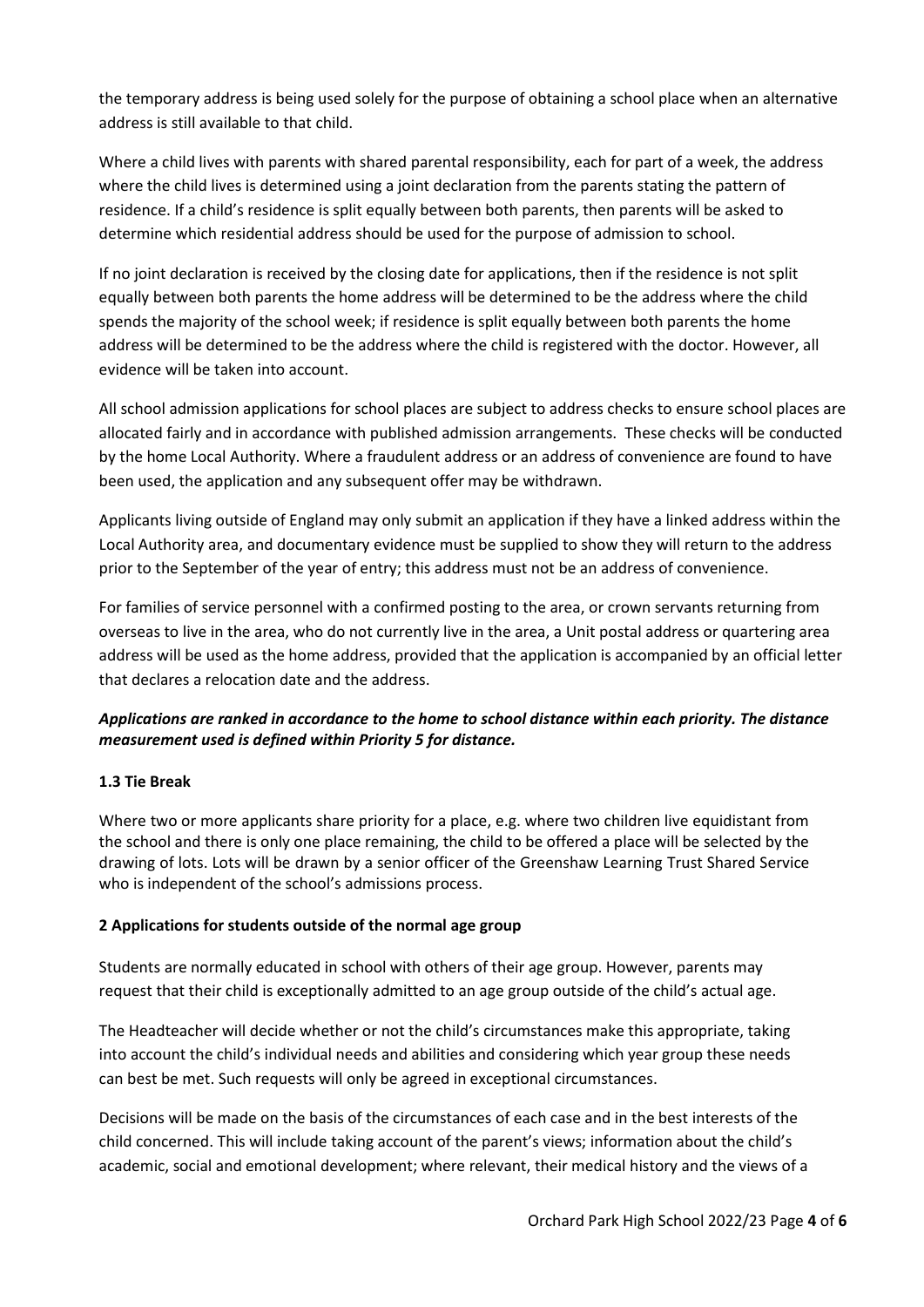medical professional; whether they have previously been educated out of their normal age group; and whether they may naturally have fallen into a lower age group if it were not for being born prematurely.

All requests should include recent professional evidence of the child's circumstances which make education outside the age group necessary. Evidence must be of the individual child's need, rather than general factors which relate to a wider group of children born at a similar time.

Parents requesting admission to an age group below the child's actual age should submit an application for the child's actual age group before the relevant closing date in the normal way. The request for later admission should accompany the submission of the Common Application Form to the home Local Authority. This enables the application to be processed and a school place secured in the child's actual age group if the request for admission to an age group below the child's actual age is refused.

The decision will be made by a Committee of the Board of Trustees established for this purpose, with the advice of the Headteacher and the Greenshaw Learning Trust Head of Admissions.

### **3.1 Late Applications**

Application forms received after the closing date will be considered after those that are received on time, unless exceptional circumstances apply. These must comply with the Local Authority's ruling on late applications. If you are unsure whether your circumstances would be regarded as a 'good reason', you must contact your home LA for further advice.

### **3.2 Notification and Acceptance of Offers**

Notification of offers for admission to Year 7 will be sent to parents by their Home Local Authority. Offers are made by the home Local Authority on or about 1 March*.* Written acceptance of the offer of a place must be sent to the Local Authority to be received by the closing date as stated in the offer letter.

### *An offer found to have been gained fraudulently will be withdrawn. This may also be the case after the child has started at the school.*

#### **3.3 Waiting lists**

If the school is oversubscribed a waiting list will be held for Year 7 until 31 December.

Parents wishing to remain on the waiting list after 31 December should write to the school by 31 December stating their wish and providing their child's name, date of birth and the name of their current school.

The waiting list will be prioritised according to the school's oversubscription criteria and without regard to the date the application was received or when a child's name was added to the waiting list.

#### **4 In-year Admissions**

Orchard Park High School is part of Croydon Council's Co-ordinated Admissions Scheme for In-Year Admissions. To apply for a place at Orchard Park High School, outside of the normal round for admissions, parents should complete the In-Year application form provided by Croydon Council.